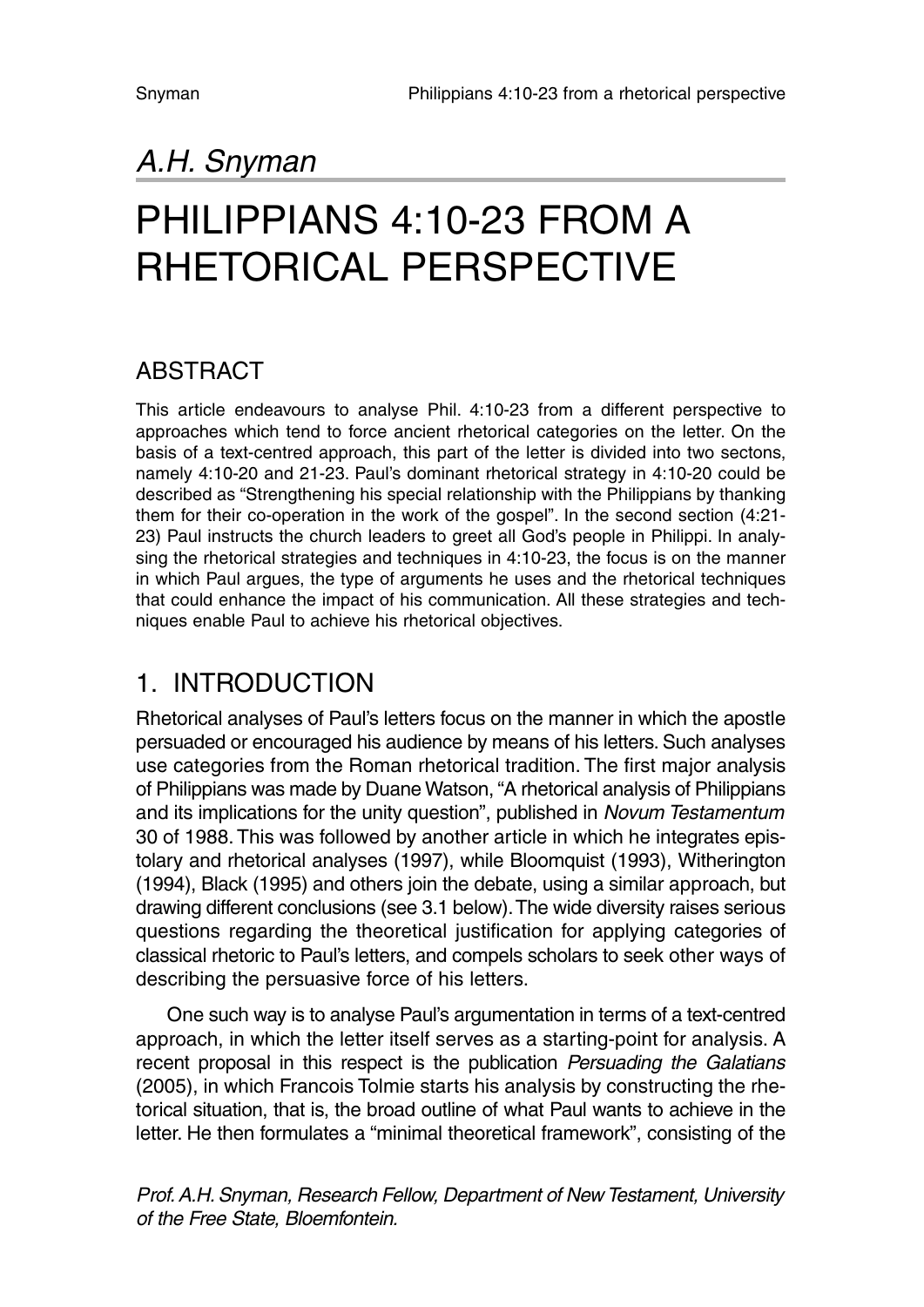dominant rhetorical strategy in each section of the letter. The strategy is identified by answering two questions: How can one describe Paul's primary rhetorical objective in this section? How does he attempt to achieve this objective? Each section is then analysed by focusing on the type of arguments Paul uses and why they are effective, or by describing the manner in which he argues to persuade his audience. An integral part of Tolmie's proposal is the identification of the rhetorical techniques Paul uses to enhance the impact of his communication. He concludes his analysis of Galatians by describing the manner in which the argument of the letter as a whole has been organised.<sup>1</sup>

The purpose of this article is to analyse Philippians 4:10-23 in terms of Tolmie's proposal for the rhetorical analysis of Paul's letters. I hope to prove that Paul's rhetorical strategy in this section can be constructed fairly accurately from the text itself, without forcing an external model on the letter. My ultimate aim is to contribute towards a better understanding of the persuasive strategies in the Letter to the Philippians and, ultimately, to the outline of a truly Pauline rhetoric.

### 2. RHETORICAL CONTEXT

Two lines of thought can be distinguished regarding the rhetorical context of the letter. First, commentators such as Hendriksen (1962:9-20), Müller (1976: 13-14) and Matter (1976:11) are convinced that the letter was a response to the gift Paul received from the Philippians via their emissary Epaphroditus.The gift was a clear sign of the deep personal relationship between Paul and the church at Philippi.Marshall (1987:35-69), White (1990:210-215), Stowers (1991: 105-121) and Brown (1997:486) consider the maintenance of this friendship to be the main motivation for the letter. Alexander (1995) also argues that the exchange of news in order to maintain their relationship is the main topic of the letter.

On the other hand, Silva (1988:21) draws a different conclusion. He argues "that the Philippians were facing great adversity, had lost their sense of Christian joy and were tempted to abandon their struggle".According to him, the believers in Philippi were experiencing a lack of unity, and many of them had lost their confidence in maintaining their Christian confession.Consequently, Paul responded by encouraging and (where necessary) trying to persuade them to persevere.<sup>2</sup>

<sup>1</sup> For a detailed description of the proposal, see Tolmie (2000:122-123 and 2005: 36-39).

<sup>2</sup> For a detailed description of the context of the letter, see Silva (1988:1-10). O'Brien (1991:36-38) and Fee (1995:32) agree with this proposal.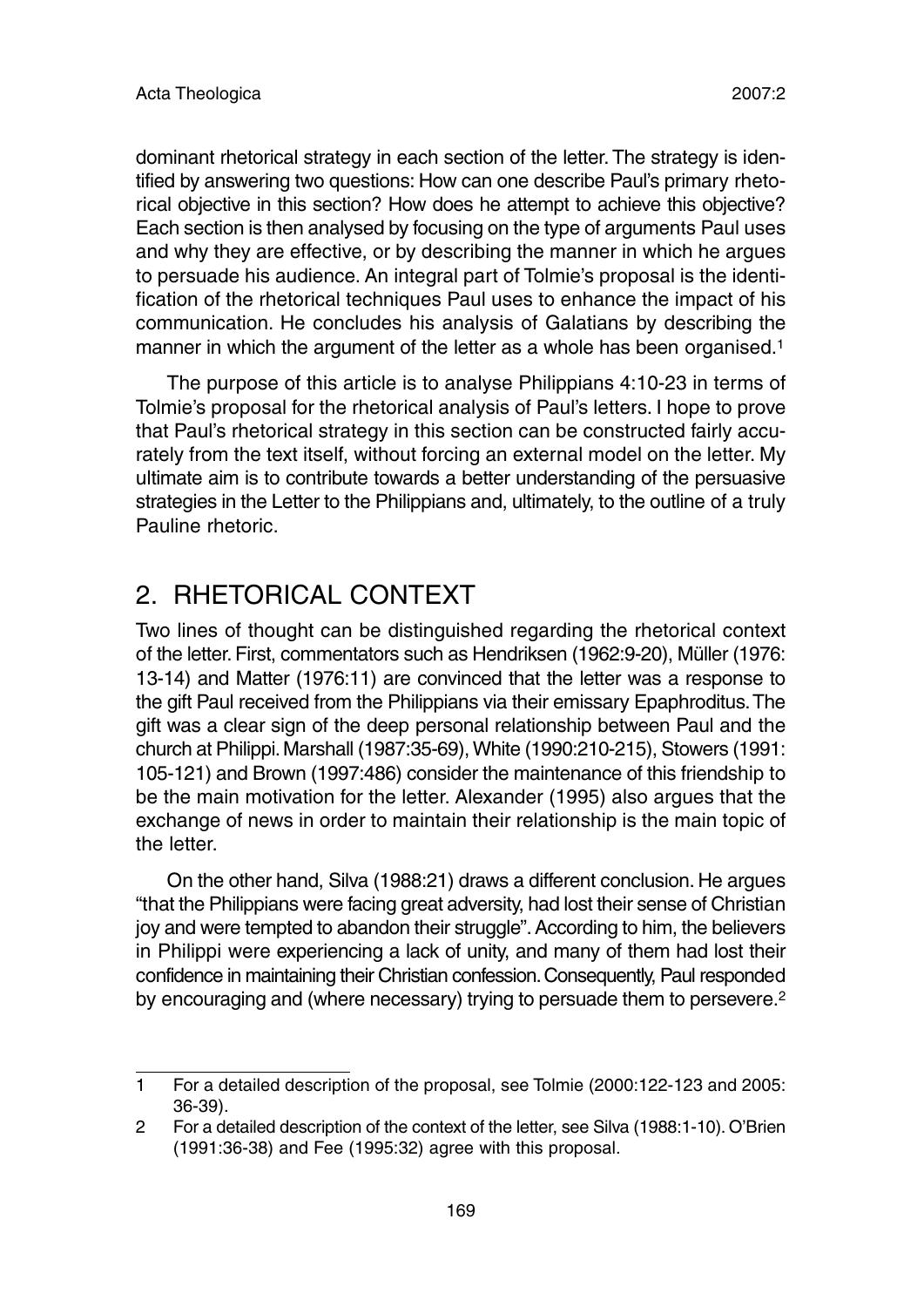It is clear from the onset (1:3-4, 7, 8) that the letter has undertones of friendship and close personal ties. The personal way in which Paul addresses his audience throughout as "my brothers" (1:12: 3:1, 13, 17: 4:18) and "my dear friends" (in 2:12), as well as the numerous features of "friendship letters" from the Greek and Roman world found in the letter (Fee 1995:2-15 and Fitzgerald 1996) support this view.To my mind, however, the second proposal is more convincing, since it covers various aspects of church life in Philippi. The letter must be viewed as a response not only to one, but to a variety of problems facing the Philippians, including the threat of the opponents, a lack of Christian joy, internal unrest and disunity. Even if one does not accept this construction, the broad picture remains the same: The letter is dominated by Paul's attempt to persuade and/or encourage his fellow Christians, with whom he had a deep personal relationship, to persevere in living and proclaiming the gospel despite their problems. In 1:27 Paul states explicitly that "the one thing"  $(u\acute{o}v\omicron v)$  that matters to him in writing the letter is that the Philippians'

way of life should be worthy of the gospel of Christ, so that whether I come and see you or am absent, I may hear of you that you stand firm in one spirit, with one mind striving together for the faith of the gospel.

The remainder of this article will be devoted to an analysis of the way in which Paul tries to strengthen their co-operation for the faith of the gospel in 4:10-23.

### 3. ANALYSIS OF PHILIPPIANS 4:10-23

### 3.1 Introduction

Certain important issues need attention before analysing Paul's rhetorical strategy in this section:

• Philippians 4:10-20 has been proposed as one of the main reasons for questioning the integrity of the letter. In this section Paul is responding to the gift of the Philippians. He alluded to it in 1:5 and thanked God for them and their gift (1:3, 5). However, he discusses the matter in detail from 4:10. Some scholars interpret this delay as proof that 4:10-20 constitutes a separate letter of thanks sent to the Philippians prior to the letter in which this now appears. At a later stage, they assume, someone decided to compile all Paul's letters to the Philippians, including this "thank you" letter.

There is, however, no compelling reason to doubt the integrity of the letter on this, or any other ground, as Hawthorne (1983:12-15), Silva (1988:14-16) and Osiek (2000:16-21), among others, argue convincingly. As Fee (1995: 423) points out, by placing this "thank you" note at the end of his letter,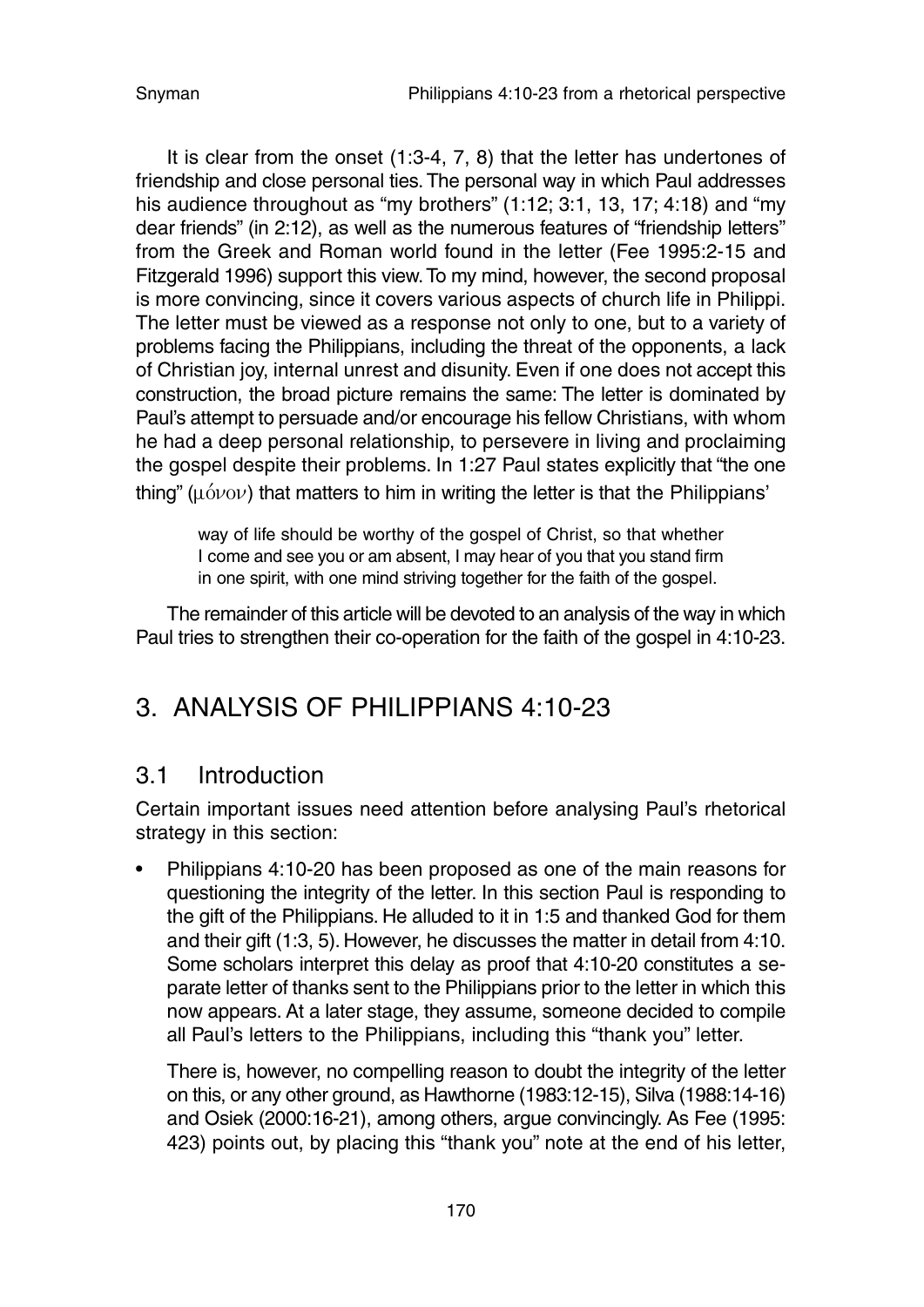that is, in a climactic position, Paul is emphasising his gratitude and the importance of the Philippians' gift. These final words will ring in their ears when the letter is read aloud in their midst. It "is rhetoric at its best" as Fee concludes. (Contra Lightfoot 1970:163 and Hawthorne 1983:196, who accept the integrity of the letter, but regard 4:10-20 as an after-thought.)

• For rhetorical purposes a second important issue is the demarcation of 4:10-23. Watson, who follows Betz in his approach to rhetorical analysis, defines 4:1-20 as the peroratio of the letter, with 4:1-9 the repetitio and 4:10-20 the adfectus. Using the same approach, Bloomquist (1993:72- 138) reduces the peroratio to 4:8-20, while Witherington (1994:63) identifies 4:4-20 as the peroratio. For Black (1995:48) 4:10-20 is a narratio, following the peroratio in 4:1-9. As noted earlier, this wide range of divisions is one of the main reasons for identifying Paul's rhetorical strategy from the text itself, rather than using an external rhetorical model.

Commentators (Hawthorne 1983:193-216; Silva 1988:230-242; O'Brien 1991:513-555; Fee 1995:422-462, etc.) agree that 4:10-20 contains Paul's thanks for the gifts of the Philippians, and should be demarcated accordingly, followed by final greetings in 4:21-23. This demarcation is in line with one based on rhetorical considerations. In 4:10 Paul changes his rhetorical strategy from giving a number of instructions in 4:1-9 to a narrative on the gift he received from the Philippians in 10-20. This change justifies a break between 4:9 and 4:10, while the narrative ends at 4:20. In 4:21 Paul instructs the church leaders to greet God's people in Philippi, and changes the content of 4:22-23 accordingly. The section 4:10-23 could thus be demarcated into two, namely 4:10-20 and 4:21-23.

- Thirdly, how should one describe the dominant rhetorical strategy in 4: 10-20? On several occasions Paul expresses his appreciation to the Philippians for their kindness. Their gifts are evidence of his and their longterm friendship, which to Paul means a strengthening of their participation in the work of the gospel (Fee 1995:425).This is why their gift is described as "a fragrant and pleasing offering to God". The dominant rhetorical strategy in 4:10-20 could thus be described as:"Strengthening their relationship by thanking the Philippians for their co-operation in the work of the gospel". In 4:21-23 Paul instructs the church leaders to greet the Philippians, and closes with the benediction.
- Finally, in order to appreciate Paul's rhetorical strategy, one must first understand what he is saying to his audience.Thus, exegetical issues need to be discussed, especially when there is no agreement on the meaning of a specific phrase or expression. The focus, however, will be on the rhetorical impact of the exegetical issue and not on the issue as such.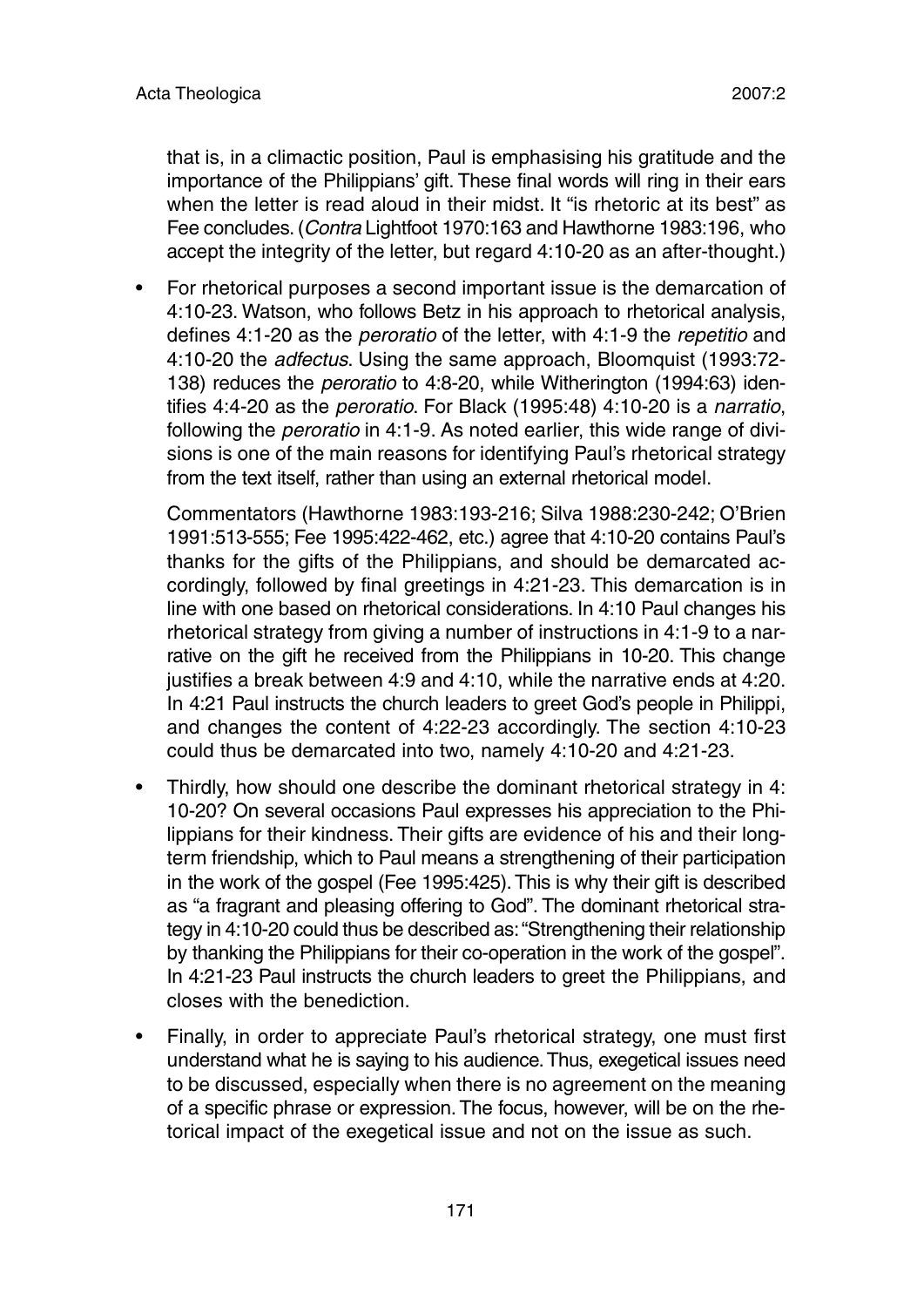3.2 Philippians 4:10-20: Strengthening their relationship by thanking them for their co-operation for the sake of the gospel

The structure of this section could be outlined as follows:

- 4:10 Acknowledging their gift.
- 4:11-13 Qualification with  $\omega v \propto \tilde{\sigma} \tau$ u.
- 4:14-16 Acknowledging their gift.
- 4:17 Qualification with  $\omega$ <sup>*i*</sup>  $\chi$   $\delta$ <sup> $\tau$ </sup>  $\tau$ .
- 4:18-20 Focusing on God's response.

In 4:10 Paul begins by expressing his joy for the Philippians' care and concern for him: "I rejoice greatly in the Lord ( Eca j rhn de v e; n kuri j wv mega / lw~ v ), because your thoughtful concern for me has flourished again ( $\delta\tau$ )  $\tilde{n}\delta\eta$   $\pi$ o $\tau\dot{\epsilon}$  $\dot{\alpha}$ νεθάλετε τὸ ὑπερ ἐμοῦ φρονεῖν); indeed you have always cared for me, but you have not always had the opportunity  $(\dot{\epsilon}\phi')\hat{\omega}$  kai;  $\dot{\epsilon}\phi$  $\rho_0\nu\epsilon\hat{\iota}\tau\epsilon\hat{\eta}$ kai- $\rho \in \hat{\Omega} \sigma \theta \in \delta \hat{\epsilon}$ ".

The particle  $\delta \epsilon$  marks the transition to a new part of the letter, in which Paul describes the intensity of his joy for the Philippians' care by way of two qualifications:  $\dot{\epsilon} \nu$   $\kappa \nu \rho \dot{\mu} \omega$  (which signifies the reason for his joy and the One in whom it thrives), and  $\mu \in \gamma \acute{\alpha} \lambda \omega_S$  (a hapax legomenon in the NT, separated from the verb it qualifies and thus in an emphatic position). These qualifications emphasise his thankfulness and are an indication of the deep and warm relationship between Paul and his audience.

In the final part of the verse the infinitive  $\phi\rho\circ\nu\in\mathcal{W}$  is taken up by  $\dot{\epsilon}\phi\rho\circ\nu\in\mathcal{W}$ . The imperfect tense, prefaced by  $\kappa a$ , indicates that the Philippians had all the time been concerned about the apostle's welfare. What they had been lacking, however, was an opportunity to express this concern. The verb  $\eta$ kaipeto $\theta$ e is also in the imperfectum, balancing the preceding  $\dot{\epsilon}$ φρονείτε and indicating a continuous action. Hawthorne (1983:197) and O'Brien (1991: 518) identify a chiastic structure in  $\kappa a\ell - \dot{\epsilon} \varphi \rho \circ \nu \in \ell \tau \epsilon - \dot{\eta} \kappa a \iota \rho \epsilon \hat{\nu} \sigma \theta \epsilon - \delta \dot{\epsilon}$ , which highlights the contrast in Paul's reasoning and offers an explanation for the unusual ending of the sentence with  $\delta \epsilon$ .

The next verse (11) is linked to the preceding one by the disclaimer  $\vec{ov}_X \, \delta \tau \vec{v}$ and introduces two verses which are significant from a rhetorical perspective: "Not that I am speaking from lack (οὐχ ὅτι καθ' ὑστέρησιν λέγω), for I have learned to be content in whatever state I am  $(\dot{\epsilon}\gamma\dot{\omega} \gamma \dot{\alpha})\rho \ddot{\epsilon}\mu \alpha \theta_0 \nu \dot{\epsilon} \nu \dot{\beta} \dot{\varsigma} \epsilon \dot{\iota} \mu \nu$  $a\dot{v}$   $\tau$   $\acute{\alpha}$   $\mu$   $\alpha$   $\beta$ ). I know how to be made low, and I know how to abound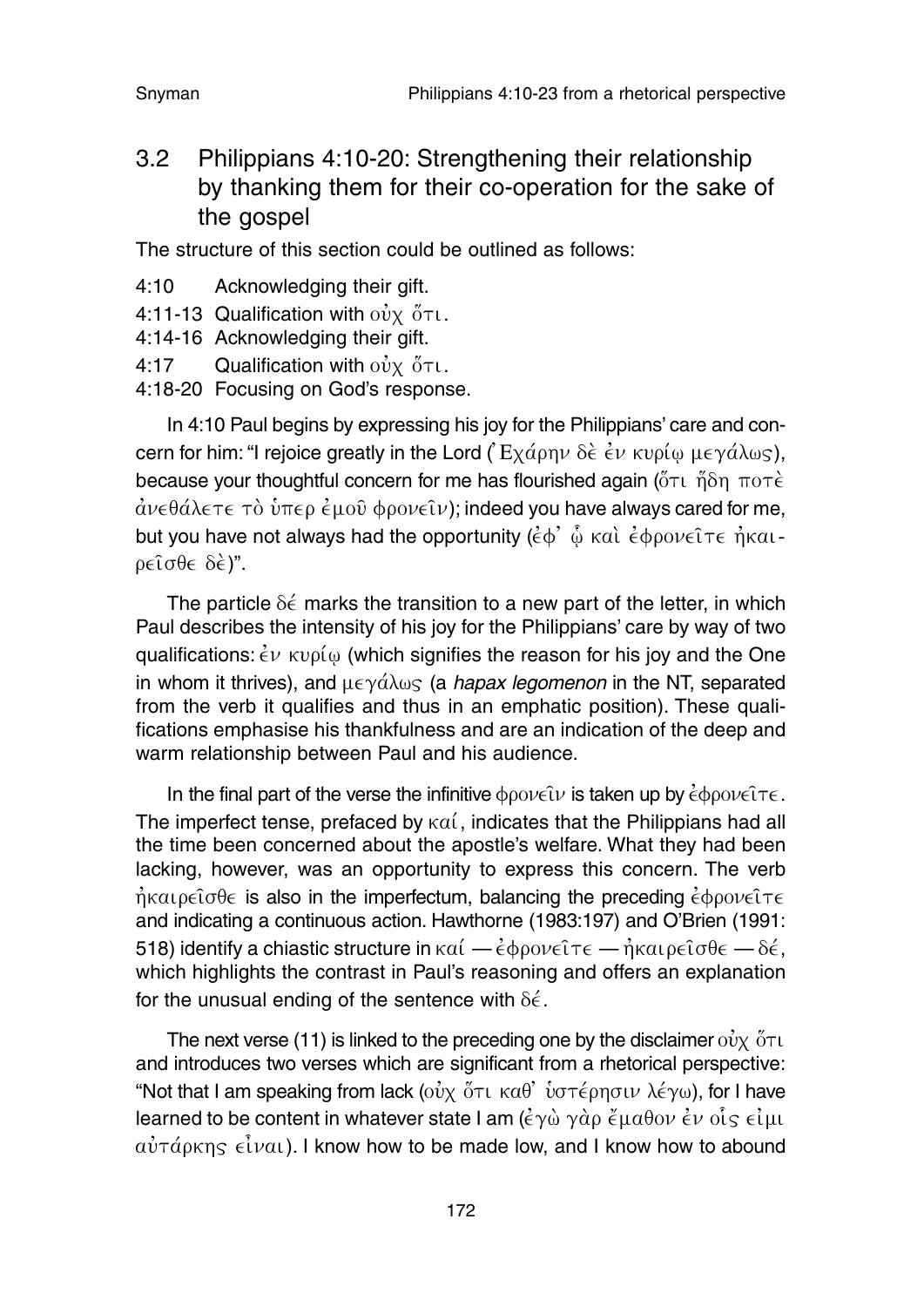$($ οι δα και ταπεινουσθαι, οι δα και περισσεύειν). In everything and in all things I have been initiated ( $\epsilon \nu \pi a \nu \tau$ )  $\kappa a$ )  $\epsilon \nu \pi \hat{a} \sigma \nu \mu \epsilon \mu \hat{v} \eta \mu a$ ); to be filled and to be hungry (καὶ χορτάζεσθαι καὶ πειν $\hat{a}$ ν), to abound and to fall short (και περισσεύειν και υστερείσθαι). I can do all things in the One empowering me (Πάντα ισχύω έν τῶ ἐνδυναμουντί με)".

The disclaimer  $\vec{v}$   $\vec{v}$   $\vec{v}$  or signals a qualification to prevent any misunderstanding. Paul wants to assure his readers that his joy is not over their gift as such, but over their special relationship — a relationship not based on what he can secure from it (Fee 1995:431). This rhetorical technique is also used in 4:17, and was known in ancient rhetoric as *correctio* or  $\mu \in \pi \alpha \beta o \lambda \eta$ . It was used to make the audience more favourable to one's point of view or to highlight the correction, thus impressing it upon the audience (Anderson 2000:71). In this instance it serves to emphasise the fact that the supply in his need is not the actual motive for his joy.

The correction is elaborated in 4:11b-13. The reason ( $\gamma \dot{\alpha} \rho$ ) for not mentioning any need is that he has been content in every circumstance he finds himself. This statement is explained in 4:12, where we have to do "mit einer hervorgehobenen Prosastelle, … nicht aber mit einem 'Gedicht'". (Schenk 1984:32). The rhythmical form of 4:12 (to be discussed under rhetorical techniques below) is based on the three verbs  $\partial_{\alpha} \partial_{\alpha}$  …  $\partial_{\alpha} \partial_{\alpha}$  …  $\mu \in \mu$   $\psi$   $\eta$   $\mu$   $\alpha$ , which develop the idea expressed in  $\tilde{\epsilon} \mu \alpha \theta \mathrm{O} \nu$ , while  $\tilde{\epsilon} \sigma \chi \tilde{\nu} \omega$  in 4:13 forms part of a climactic statement, qualifying Paul's idea of self-sufficiency (Hawthorne 1983:199). Although the verbs  $\tilde{\epsilon} \mu \alpha \theta \text{ov}$ ,  $\alpha \tilde{\iota} \delta \alpha$  and  $\mu \epsilon \mu \tilde{\iota} \eta \mu \alpha \iota$  belong to the same semantic domain and could be regarded as stylistic variants (as Silva 1988:234 points out), commentators differ with regard to the meaning of  $\mu \in \mu$  in this context. The question is whether it is to be understood in the passive sense as "I have been initiated/I have been instructed/taught" (Schenk 1984:33; Silva 1988:232; Thurston 2005:153), or as an active "I have learned" (Loh & Nida 1977:142; Louw & Nida 1988:327; O'Brien 1991: 525; Fee 1995:426). Vincent (1961:144) points out that the verb was usually interpreted in classical literature as a passive, indicating initiation into the Greek mysteries. However, the majority of translations interpret it as active in meaning: "I have learned to be ...".

Which interpretation is to be preferred? To my mind, the passive, mainly due to the climactic and summative statement in 4:13: "I can do all things in the One empowering me". The context links the passive  $\mu \in \mu$  in this summative statement. The apostle had to be initiated into what he knows by someone else, and that person is the One who empowers him to do all things. If this interpretation is correct, it is an argument based on divine in-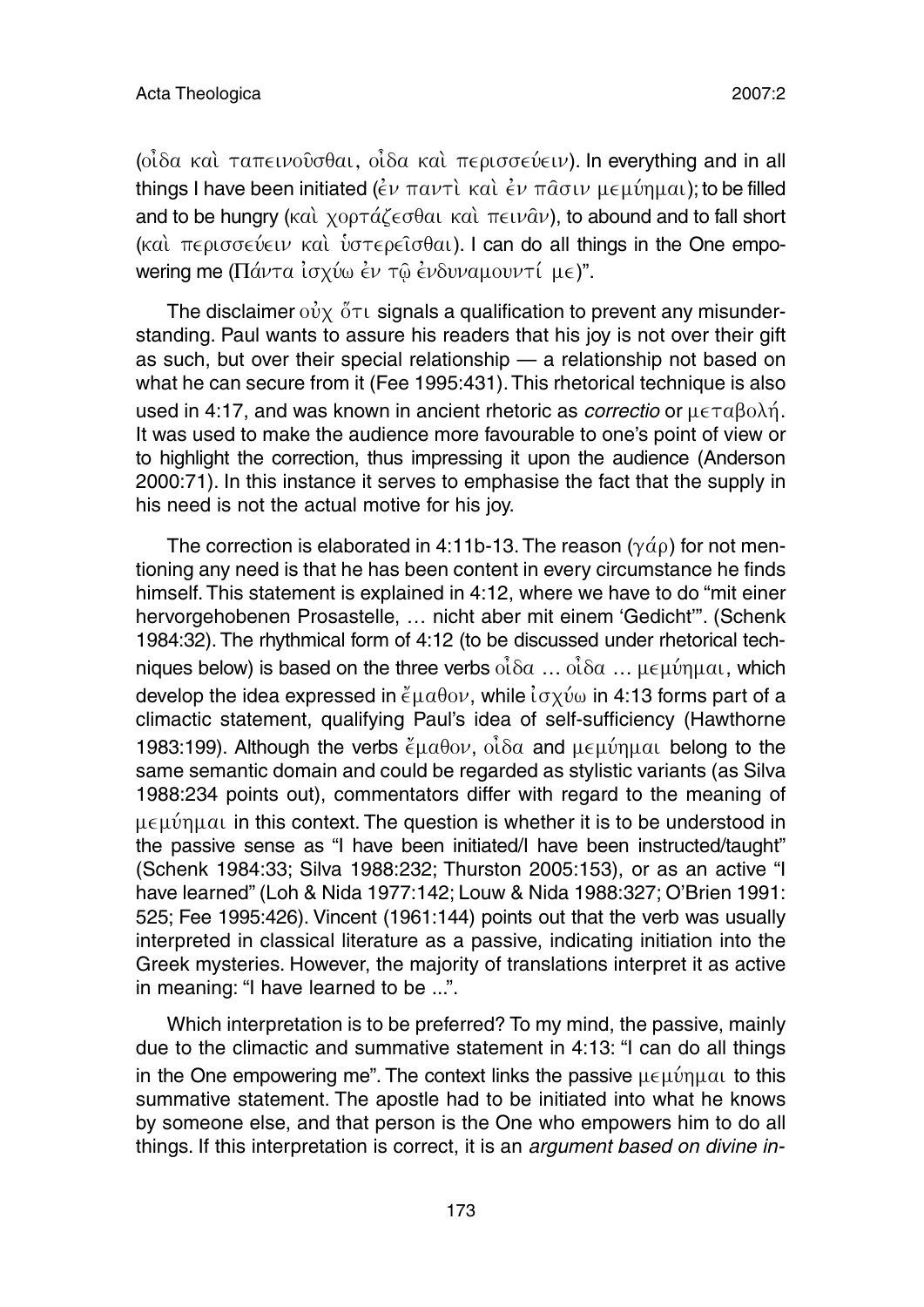volvement, aimed at assuring the Philippians of the source and guarantee of his  $\alpha\dot{v}$   $\tau\acute{a}$   $\alpha$   $\alpha$ . Due to Christ's involvement, Paul's contentment is guaranteed in every situation mentioned in 4:12. Within this context,  $\pi \acute{a} \nu \tau \alpha$  does not refer to all possible situations, but only to those mentioned in 4:12 (as O'Brien 1991:526 correctly points out).

Two further issues are of rhetorical significance in 4:11-13. The first is the "Ich-Stil" that characterises the description of Paul's understanding of contentment, on which Schenk (1984:34) remarks:

Der reine Ich-Stil erweist das Segment in pragmatischer Hinsicht als primär senderorientiert.Es hat demzufolge den Charakter eines Bekenntnisses. Da es noch präziser im Singular der 1. Person formuliert ist, hat es den Charakter eines individuellen, persönlichen Bekenntnisses.

Paul's understanding of contentment is thus not based on theory, but cast in the form of a testimony, in which he outlines his own personal experience. Such an argument is always effective as it provides concrete information that can be verified. The argument is not only used to instruct the Philippians (as Fee 1995:435 and Thurston 2005:137 suggest), but rather to assure them of the authenticity of his contentment, being the reason why he did not write to them out of a sense of need. Paul could use this argument effectively, due to the Philippians' high regard for him as an apostle and the special relationship between them. Because what is described here was his very own experience, they are convinced of the authenticity of his contentment as the real reason for not lacking anything.

The second issue of rhetorical significance is the climactic statement in 4:13.  $\Pi$ άντα picks up the preceding  $\epsilon$ ν παντί και  $\epsilon$ ν πασιν in 4:12 and is limited to the varied circumstances described in this verse, while the phrase  $\dot{\epsilon}$ ν τω $\dot{\epsilon}$ νδυναμουντί με explains that the source of his contentment is not to be found in himself, but in Christ alone. By placing this statement at the end of his personal confession, that is, in a climactic position, Paul emphasises the real source of his contentment. Furthermore, the statement is another example of an argument based on divine involvement, aimed at guaranteeing that contentment.

In 4:14-16 there is a shift in Paul's narrative as he continues:

Nevertheless you did well sharing my suffering  $(\pi \lambda \hat{n} \nu \kappa \alpha \lambda \hat{\omega} \varsigma \hat{\epsilon} \pi \sigma \iota \eta \sigma \alpha \tau \epsilon$ συγκοινωνήσαντές μου τη θλίψει). And both you yourselves and I know, Philippians, (οίδατε δε και υμείς, Φιλιππήσιοι) that in the beginning of the gospel, when I went out from Macedonia, not one church shared (ουδεμία μοι έκκλησία έκοινώνησεν) in an accounting of expenditures and receipts ( $\epsilon \dot{\epsilon}$ ς λόγον δόσεως και λήμψεως), except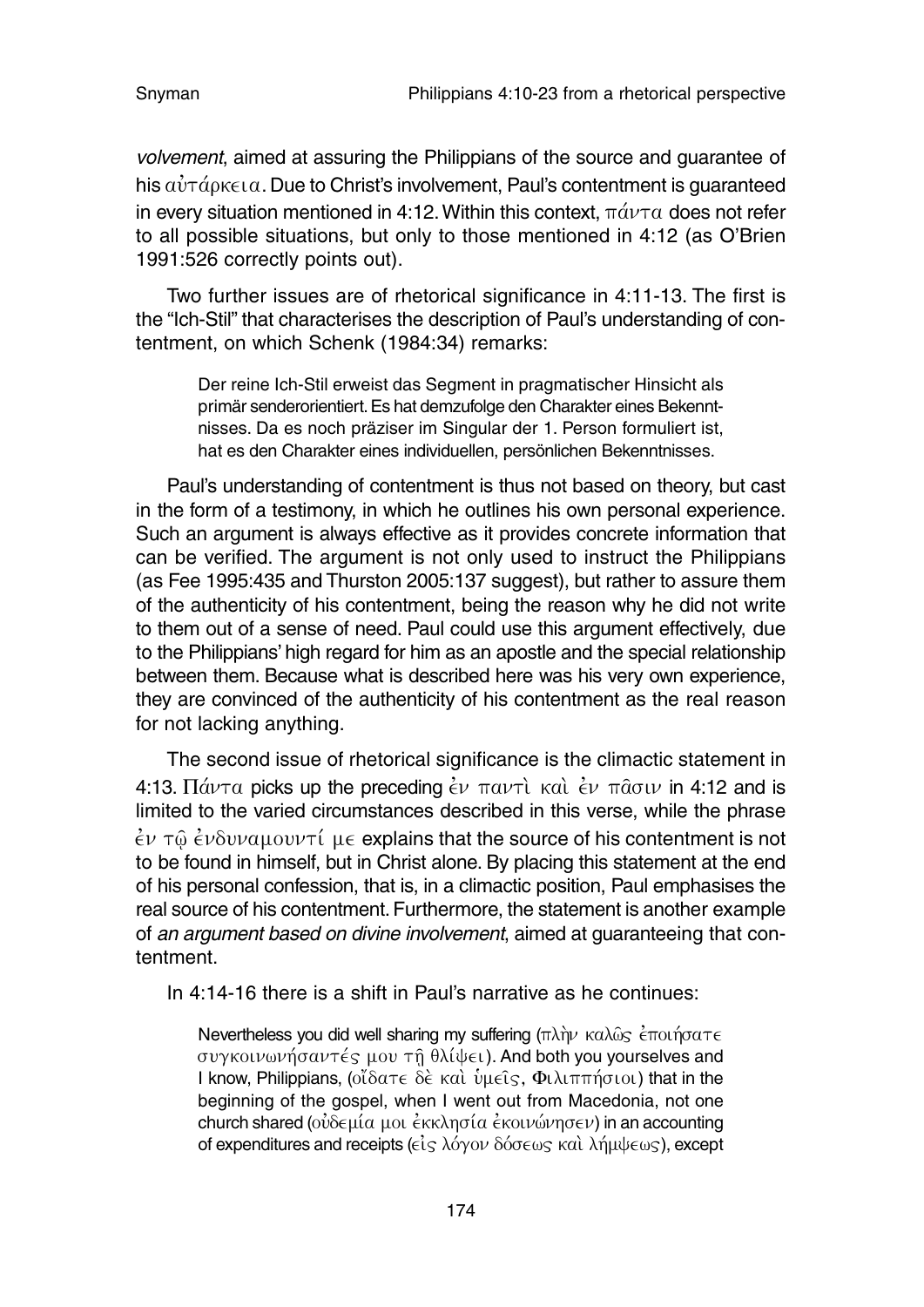you alone (εί μη  $\hat{v}$ μείς μόνοι). (You and I know that) also (καί) in Thessalonica, more than once ( $k\alpha$ )  $\alpha$   $\alpha$   $\beta$   $\alpha$ )  $\beta$   $\alpha$ ) you sent money to meet my needs.

The shift from verses 11-13 to 14-16 is marked by  $\pi\lambda n\mu$ , a change from the first person singular to the second person plural, and the verb  $\sigma$ vykouv $\omega\nu\epsilon\omega$ used twice in 4:14-16. As in 4:10, Paul expresses his thanks to the Philippians for their co-operation, making it clear that the preceding verses (11-13) did not allude to any ungratefulness. They share with him in his affliction, thereby providing further evidence of their participation in the work of the gospel. By using the idiomatic expression  $\kappa a\lambda\hat{\omega}\varsigma \, \hat{\epsilon} \pi$  out of  $\tau \epsilon$ . Paul praises his readers and in so doing is saying "thank you" (O'Brien 1991:527-528).

Paul's acknowledgement of their gift in 4:14-16 is characterised by the notion of sharing. This is evident not only from the two verbs  $\sigma$ vykouvwnpantes and  $\epsilon$ κοινώνησεν, but also from οίδατε δε και ύμεις in verse 15. Commentators differ in their interpretation of  $\kappa \alpha'$ . Does the combination  $\kappa \alpha'$   $\hat{\nu} \mu \in \hat{\mathfrak{c}}$  and the vocative  $\Phi_l\lambda_l\pi\pi\eta\sigma_l\sigma_l$  emphasise the importance of what Paul is about to narrate ("Even you yourselves, Philippians, know")? Does it refer to other believers whom the apostle could cite ("You, as well as others, know")? Does it mark the comparison of the Philippians with Paul himself ("You, as well as I, know"?3 Although the majority of commentators and translators prefer the first option, the last one is, to my mind, the correct one: "You yourselves, and I, know". The choice is motivated by the immediate context, namely sharing.

If correct, this reminder of shared knowledge has an important rhetorical function, namely to strengthen the very special relationship between Paul and the Philippians. Paul's view is that they both know that the present gift is not an isolated incident, but part of a long history of participation in the work of the gospel — a very special partnership that only exists between himself and the church in Philippi, for which he is truly grateful.

This partnership is described in financial terms ( $\epsilon \dot{\epsilon}$   $\zeta$   $\delta \gamma$ ov  $\delta \dot{\sigma} \epsilon \omega$   $\eta$   $\kappa \alpha \dot{\iota}$  $\lambda$ n $\mu\psi\epsilon\omega$ s) which, in connection with  $\dot{\epsilon}$  *KOLV* $\omega$  $\eta$  $\sigma\epsilon\nu$ , denote financial sharing. Commentators (Marshall 1987:163; O'Brien 1991:534; Osiek 2000:121-2 and Thurston 2005:154) agree that the phrase should not only be interpreted in the literal sense of financial support, but is also a metaphorical expression indicating friendship:

It reflects a warm and lasting relationship. He not only receives the gift gladly as a sign of their continuing concern, but also recalls the

<sup>3</sup> See Vincent (1961:147) and Fee (1995:439) for the discussion.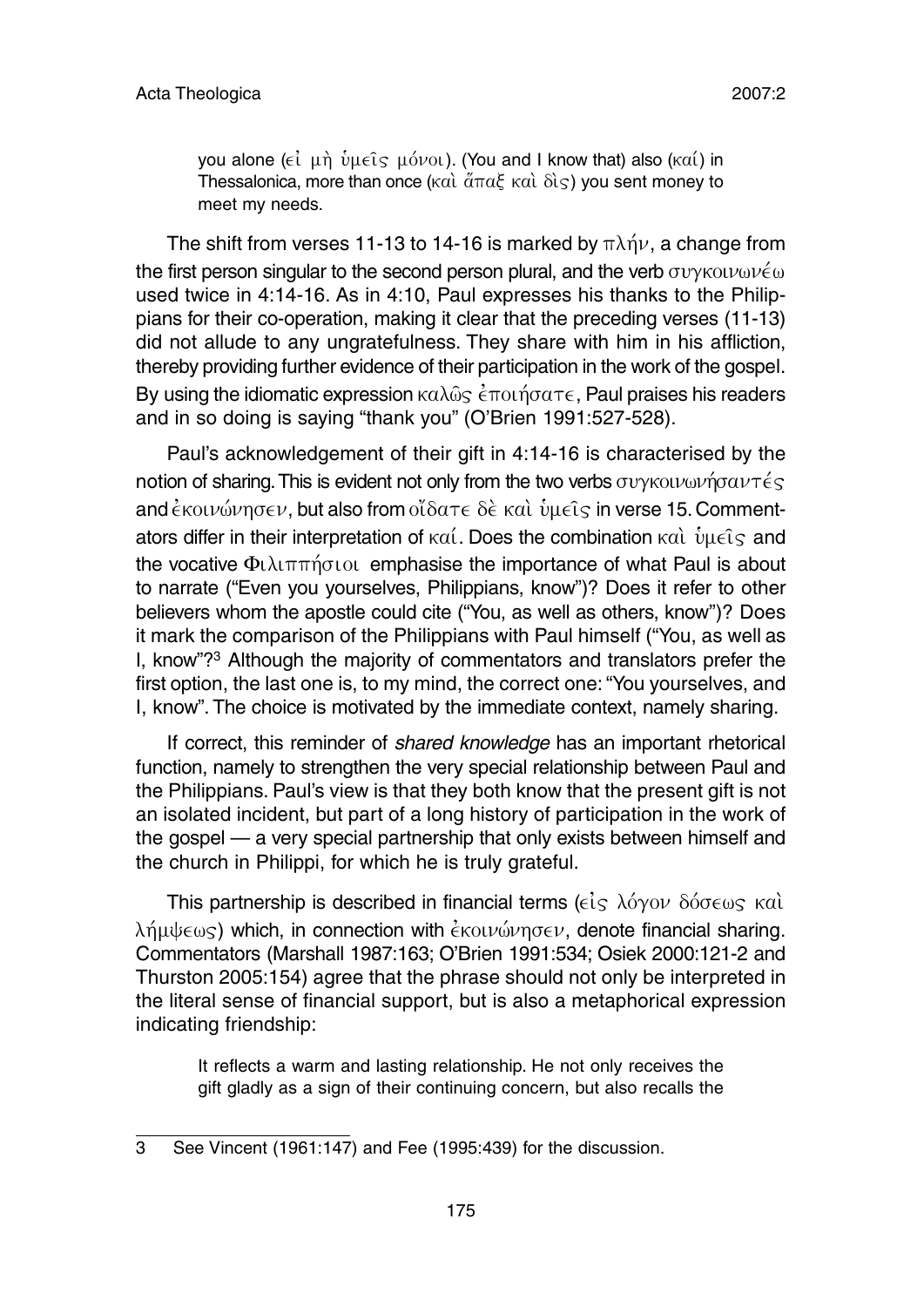mutual exchange of services and affection which they have shared in the past (Marshall 1987:163-4).

This relationship is strengthened by the fact that Paul accepted support from the Philippians alone and not from other churches (a fact mentioned twice in 4:15: first by οὐδεμία μοι ἐκκλησία, and then by εἰ μὴ ὑμεῖς μόνοι. placed at the end for emphasis).

Their special relationship is further illustrated by the statement in 4:16, "that also  $(\kappa \alpha')$  in Thessalonica, more than once, you sent to my need". The statement is a subtle indication that his friendship with the Philippians is different from that with the church in Thessalonica. In Thessalonica, the contribution came not from them, but from the Philippians (Thurston 2005:154). Even  $(\kappa \alpha)$  then, in Thessalonica, so soon after their own beginning as a church, the Philippians started supporting the apostle (Hawthorne 1983:205). They did this more than once ( $k\alpha i$ ;  $\tilde{a}\pi\alpha \xi$ ; kai;  $\delta i$ ; a Greek idiom meaning "an indefinite low number", Louw & Nida 1988:609). These reminders are the apostle's way of thanking them for their participation in the work of the gospel, thereby strengthening their special relationship.

The progress of the gospel — and not any gift that supplies his personal need — is at the core of Paul's gratitude in 4:10-20 and in 4:17: "Not that I want the gift ( $\vec{ov}$   $\vec{v}$   $\tau$ )  $\vec{\epsilon}$   $\pi$  $\vec{\epsilon}$   $\pi$  $\vec{\omega}$   $\tau$  $\vec{\omega}$   $\vec{\epsilon}$   $\vec{\omega}$   $\alpha$ ), but I do want the fruit that increases into your account  $(\dot{\alpha}\lambda\lambda\dot{\alpha} \dot{\epsilon} \pi\iota\zeta \eta\tau\hat{\omega} \tau\dot{\delta}\nu$  καρπολυ τον πλεονάζοντα είς λόγον  $\hat{v} \mu \hat{\omega} \nu$ ". In order to prevent any misunderstanding, as though his thank you note might be taken as a request for more help, Paul uses the same rhetorical technique as in 4:11, namely correctio. Schenk (1984:44-45) points to various similarities between 4:11-13 and 4:17, such as the use of the first person singular ( $\lambda \notin \gamma \omega$  and  $\hat{\epsilon} \pi \iota \zeta \eta \tau \hat{\omega}$ ); the similar content of each denial (Paul does not speak out of need, nor does he seek the Philippians' gifts); the positive correctives following each denial (introduced by  $\gamma d\rho$  and  $\dot{d}\lambda\lambda\dot{\alpha}$ , respectively), and the fact "dass beide Erläuterungspassagen mit einer Partizipialwendung enden, die offenbar auch inhaltlich als Höhepunkt auf einen Gottesbezug hinausläuft: έν τῶ ἐνδυναμουντί με, τόν πλεονάζοντα είς λόγον ὑμῶν".

The rhetorical function of the *correctio* in 4:17 is important for the purposes of this article. As in 4:11, it is used to highlight a statement, thereby impressing it upon the audience. It serves to emphasise that Paul's real concern is not for the Philippians' gifts, but for their progress in the faith, for the "accrual of interest against their divine account" (as Fee 1995:447 puts it). The gift which the apostle received is evidence that the Philippians' relationship with Christ is growing, and that is the real source of his thanksgiving.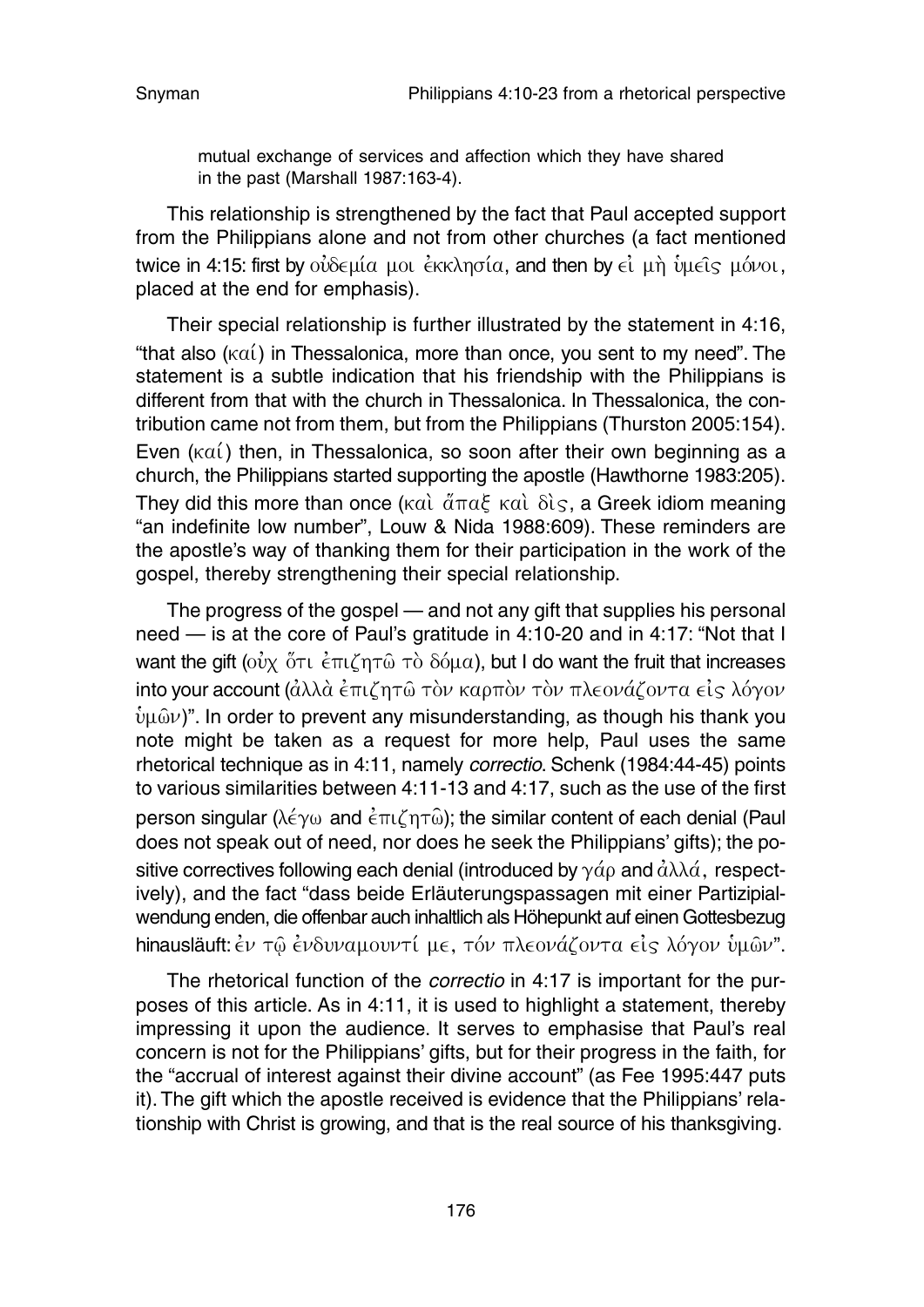The climactic participial construction at the end of 4:17, as pointed out by Schenk, is also important. Its function is to focus on God's gracious activity, and constitutes another *argument from divine involvement*: "It is God who increases the fruit, i.e., multiplies the compound interest to the Philippians' account" (O'Brien 1991:537).

In 4:18-20 Paul concludes the narrative begun in 4:10:

I have received full payment and even more  $(\hat{a}\pi \hat{\epsilon} \chi \omega) \hat{\delta} \hat{\epsilon} \pi \hat{a} \nu \tau \alpha$  kal  $\pi \in \rho$  ( $\sigma \in \mathcal{W}$ ); I am amply supplied ( $\pi \in \pi \lambda$ ήρωμαι), now that I have received from Epaphroditus the gifts you sent.They are a fragrant offering  $\langle \hat{\omega}$  ( $\hat{\omega}$ ), an acceptable sacrifice ( $\theta$  $\omega$  $\hat{\alpha}$  $\omega$   $\hat{\delta}$  $\epsilon$  $\kappa$  $\tau$  $\hat{\alpha}$  $\nu$ ), pleasing to God ( $\epsilon \dot{\nu}$ άρεστον τῶ θεῶ). And my God will, through Christ Jesus, meet all your needs in a glorious way, according to his riches ( $\dot{\text{o}}$   $\delta \dot{\epsilon}$ ) θεός μου πληρώσει πασαν χρείαν ύμων κατα το πλούτος αυτου  $\dot{\epsilon}$ ν δόξη  $\dot{\epsilon}$ ν Χριστ $\hat{\omega}$  ' Ιησού). To our God and Father (τ $\hat{\omega}$  δε θε $\hat{\omega}$  και  $\pi a \tau \rho$  i  $\hat{\eta} \mu \hat{\omega} \nu$  be the glory for ever and ever. Amen.

 $i$ A $\pi$  $\epsilon$ <sub>X</sub> $\omega$   $\delta$  $\epsilon$   $\pi$  $\alpha$ *v* $\tau$  $\alpha$  is a technical expression meaning "paid in full" (Vincent 1961:150; Lightfoot 1970:110-112; Hawthorne 1983:206 and Silva 1988:238). The two verbs that follow, namely  $\pi \epsilon \rho \sigma \sigma \epsilon \nu \omega$  and  $\pi \epsilon \pi \lambda \eta \rho \omega \mu \alpha \nu$ , intensify the  $\pi\acute{\alpha}\nu\tau\alpha$  and indicate that Paul has all that he needs and more, now that he has received from Epaphroditus the gifts the Philippians sent. The ultimate recipient of these gifts, however, is not Paul, but God himself. By likening their gifts to him with sacrifice to God, he is offering them the highest thanks.

The placement of the three descriptions at the end of verse 18 is important from a rhetorical point of view. By placing these in a climactic position, and by using the well-known rhetorical technique of *asyndeton*, Paul is emphasising the spiritual significance of the Philippians' gifts. They are presented to God in order to promote his cause, the cause of the gospel.

Paul assures the Philippians that, as a consequence of their generosity, God will supply their very need (4:19). The relations between the phrases in this verse are not clear, mainly due to the three consecutive prepositional phrases at the end. Translators usually link these phrases as they appear in the Greek text ("according to his riches in glory through Christ Jesus"), thereby giving no account for the relations between them, or between them and any other phrases in the sentence. As a result, nearly all translations link  $\dot{\epsilon}$ ν δόξη with πλοῦτος and  $\dot{\epsilon}$ ν Χριστῷ ' Ιησοῦ, both interpreted as descriptions or qualifications of God's wealth. Schenk (1984:49) clarifies this issue somewhat by identifying a "konzentrischen Ringskomposition" in 4:19: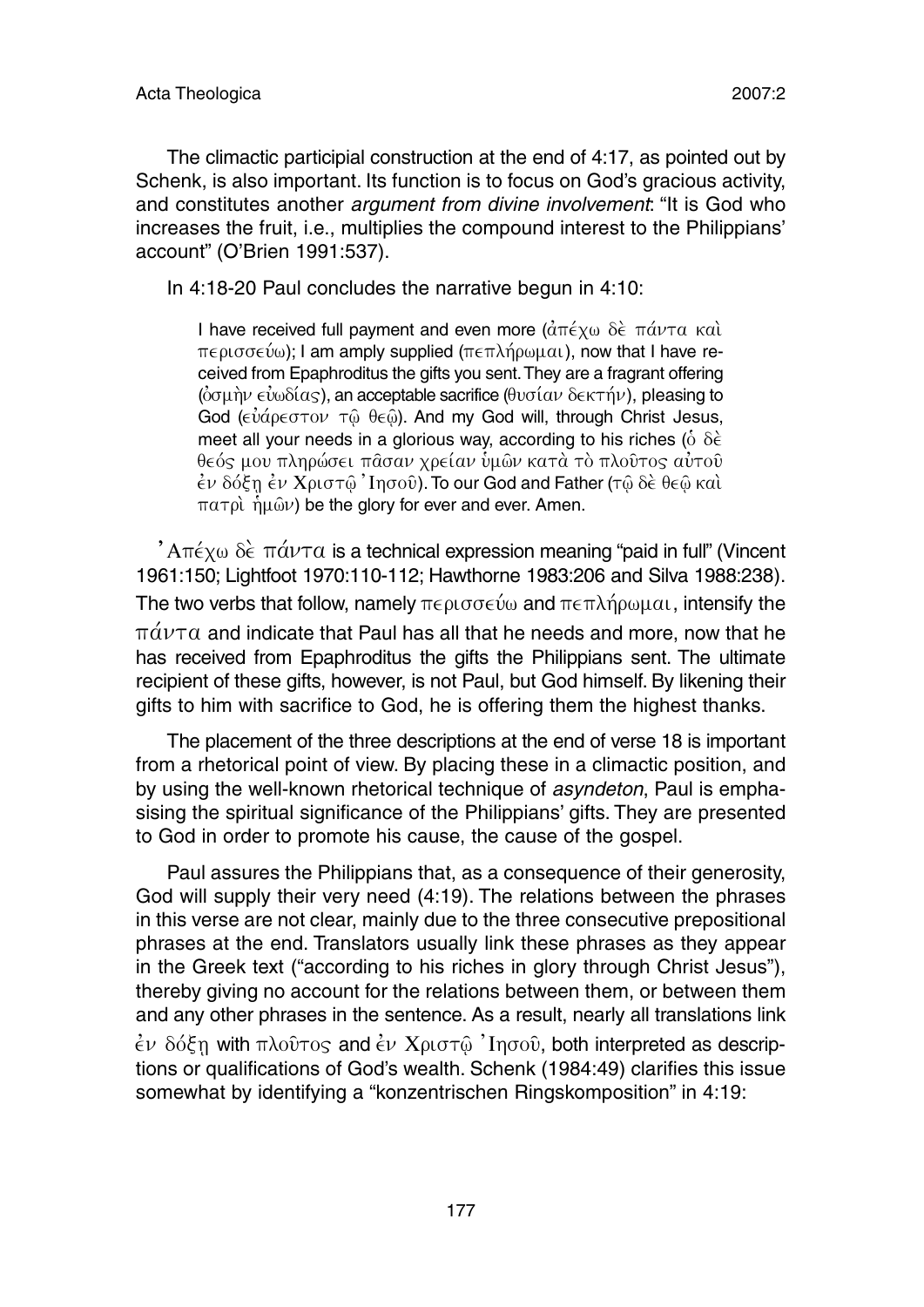| А | ὃ δὲ θεός μου         |
|---|-----------------------|
| в | πληρώσει              |
| С | πάσαν χρείαν ὑμῶν     |
| C | κατά τὸ πλοῦτος αὐτοῦ |
| в | έν δόξη               |
| Α | έν Χριστῷ 'Ιησοῦ      |

This chiastic pattern renders the translation: "My God will, through Christ Jesus, gloriously meet/meet in a glorious way all your needs, according to his riches". By construing  $\dot{\epsilon}v$   $\delta \dot{\delta} \xi$  with  $\pi \lambda \eta \rho \dot{\omega} \sigma \epsilon \iota$ , the mode or manner of fulfilment is highlighted. (So also Vincent 1961:151 and Müller 1976:152.) The frequent use of chiasm in this letter (as in Paul's other letters) justifies Schenk's proposal. By expressing (important) ideas so neatly, the attention of the audience is focused more directly on their content.

Two further issues in 4:19 deserve attention from a rhetorical perspective:

• The choice between the text variants  $\pi \lambda \eta \rho \omega \sigma \epsilon \iota$  (a future indicative, informing the Philippians what God will do) and  $\pi\lambda n \omega \omega \alpha$  (an aorist optative with good manuscript support, expressing a wish or prayer to God) is a difficult one. Exegetes such as Fee (1995:449) and Thurston (2005: 156) prefer the indicative, whereas Hawthorne (1983:208) and O'Brien (1991:545-6) argue that even if it is an indicative, the form of the verse is such that it should be translated as a wish-prayer. Schenk (1984:51- 2) states unequivocally that it is a prayer and motivates: "Das einleitende Syntagma  $\dot{\text{o}}$   $\theta \in \dot{\text{o}}$   $\text{cov}$  verwendet Paulus nur in Gebeten und Gebetsberichten (Phlm 4; 1 Kor 1,4; Phil 1,3; Röm 1,8)."

Which option is to be preferred? To my mind the first one, mainly due to the rhetorical function of 4:19 in this specific context, namely friendship and reciprocity. In 4:15-16, 18 Paul thanks the Philippians for what he has received from them. In 4:19 the focus shifts to God's response to their gifts. In order to assure them in the most effective way that his God will — in response to their gifts — supply their very need, Paul uses the future indicative  $\pi \lambda \eta \rho \omega \sigma \epsilon \iota$ .

• The pronoun  $\mu$ ov in the expression  $\dot{\delta}$   $\delta \dot{\epsilon}$   $\theta \in \delta$   $\epsilon$   $\mu$ ov draws a clear distinction between Paul's and the Philippians' needs: "You have supplied all my wants (vv. 16, 18), God on my behalf shall supply yours" (Lightfoot 1970:167). This once more emphasises the reciprocal relationship between the two parties.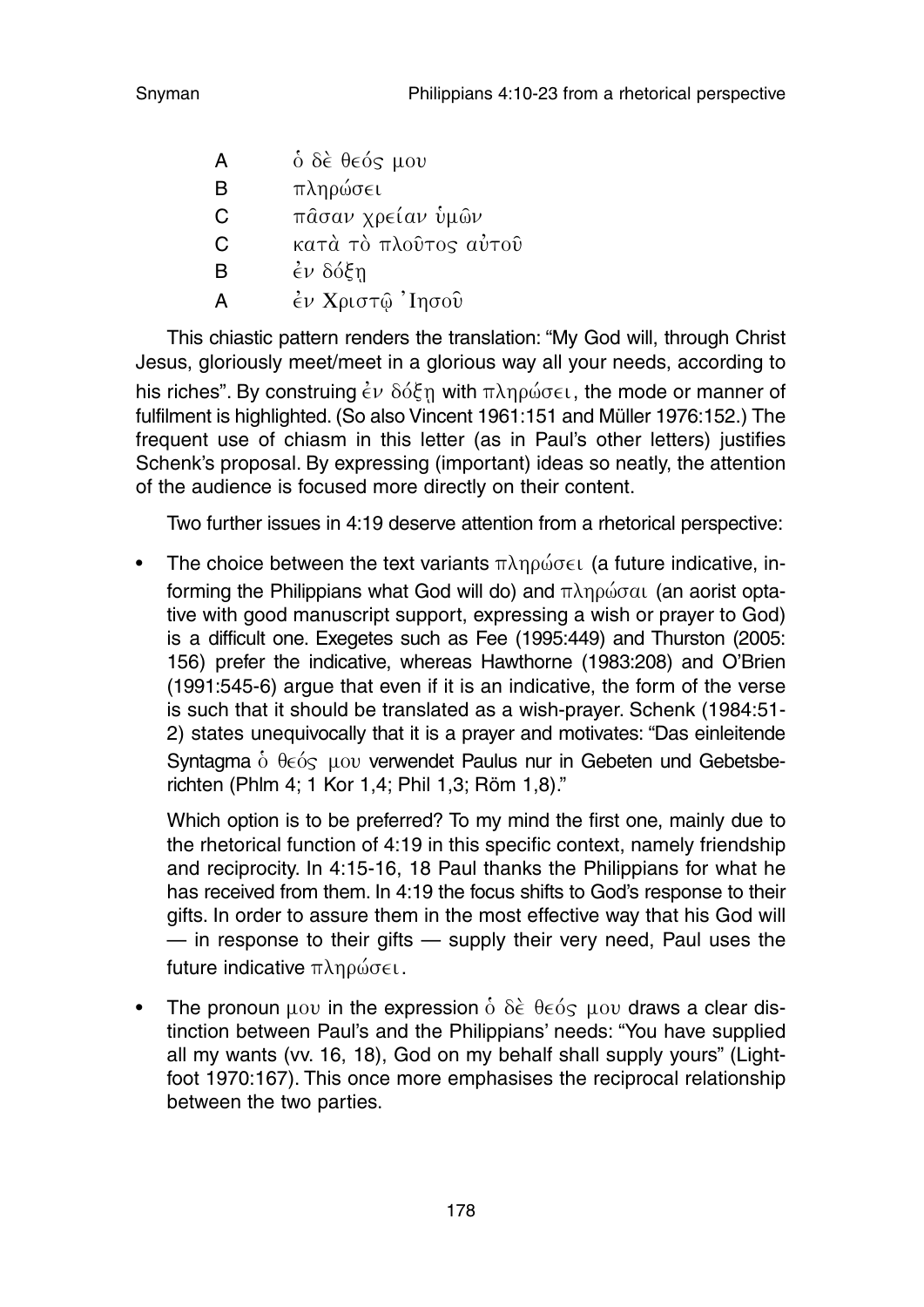The latter distinction is dissolved by the shift from  $\dot{\mathrm{o}}$   $\delta \mathrm{\dot{\mathrm{e}}}$   $\theta \mathrm{\dot{\mathrm{e}}}$   $\delta \mathrm{\dot{\mathrm{e}}}$   $\mathrm{u}$  av to  $\tau \hat{\mathrm{o}}$   $\delta \mathrm{\dot{\mathrm{e}}}$  $\theta \in \hat{\omega}$  καὶ πατρὶ ἡμῶν in the doxology (4:20). Whether the pronoun ἡμῶν is taken with  $\pi \alpha \tau \rho i$  only (as Hawthorne 1983:209 and Thurston 2005:156 propose), or with both  $\theta \in \hat{\omega}$  and  $\pi \alpha \tau \rho$  (as suggested by Vincent 1961:152, Loh and Nida 1977:150, and O'Brien 1991:549) is not that important. What is important for our purpose is that the shift to inclusive ("we") language has the rhetorical effect of bringing the apostle and his audience on the same footing, of engaging the Philippians in the doxology. With this united song of praise, resulting from the assurance of God's abundant care for his children, Paul brings his narrative to an apt conclusion.

In addition to the chiasms in 4:10 and 4:19, the following rhetorical techniques enhance Paul's communication in 4:10-20:

- The placement of  $\epsilon \gamma \omega$  at the beginning of 4:11b  $(\epsilon \gamma \omega \gamma \alpha \rho \epsilon \mu \alpha \theta o \nu)$ , gives it more emphasis in the sense of: "I, from my point of view; as far as I am concerned".
- Repetition of  $\epsilon$ -sounds (alliteration) in 4:11b, without any special meaningful relationship attached to the lexical units (Nida et al. 1983:24-25). As such their function is merely artistic.
- The two parts of the contrast in 12a ( $\alpha$ i)  $\alpha$  kai  $\tau \alpha \pi \in V$   $\alpha$   $\alpha$  i da kai  $\alpha$  $\pi \epsilon \rho \sigma \sigma \epsilon \nu$  ) display the same length in successive clauses, with different meanings *(isocolon)*, as well as the same sentence structure *(parison)* (Nida et al. 1983:180). Both techniques highlight the contrast between the two clauses. (Could these two antithetic parallel clauses also indicate that Paul does not favour the one state over the other, that they are completely immaterial to him — in the light of the climactic statement in 4:13?)
- Paranomasia is also used in this sub-section with its rhythmic form (4: 11-12). Examples are υστέρησιν (verse 11), υστερείσθαι (verse 12), and  $\dot{\epsilon}$ ν παντὶ καὶ  $\dot{\epsilon}$ ν π $\hat{a}$ σιν (verse 12). By repeating words Paul creates links between important key words, thereby effectively highlighting them.
- The antithetic parallel clauses  $\kappa a$   $\chi$ ορτάζεσθαι και πειν $\hat{a}$ ν, και περισ- $\sigma \in \hat{\mathcal{C}}$   $\forall$   $\alpha$   $\forall$   $\alpha$   $\forall$   $\alpha$   $\in$   $\alpha$   $\beta$   $\alpha$   $\alpha$  explain and emphasise what Paul has been initiated into. The multiple use of  $\kappa \alpha'$  (polysyndeton) suggests that the list could be extended.
- The pronoun  $\hat{v}u\in \hat{I}$  and the direct address  $\Phi$ ιλιππήσιοι in 4:15 add dramatic effect (Thurston 2005:154) and are an indication of great affection.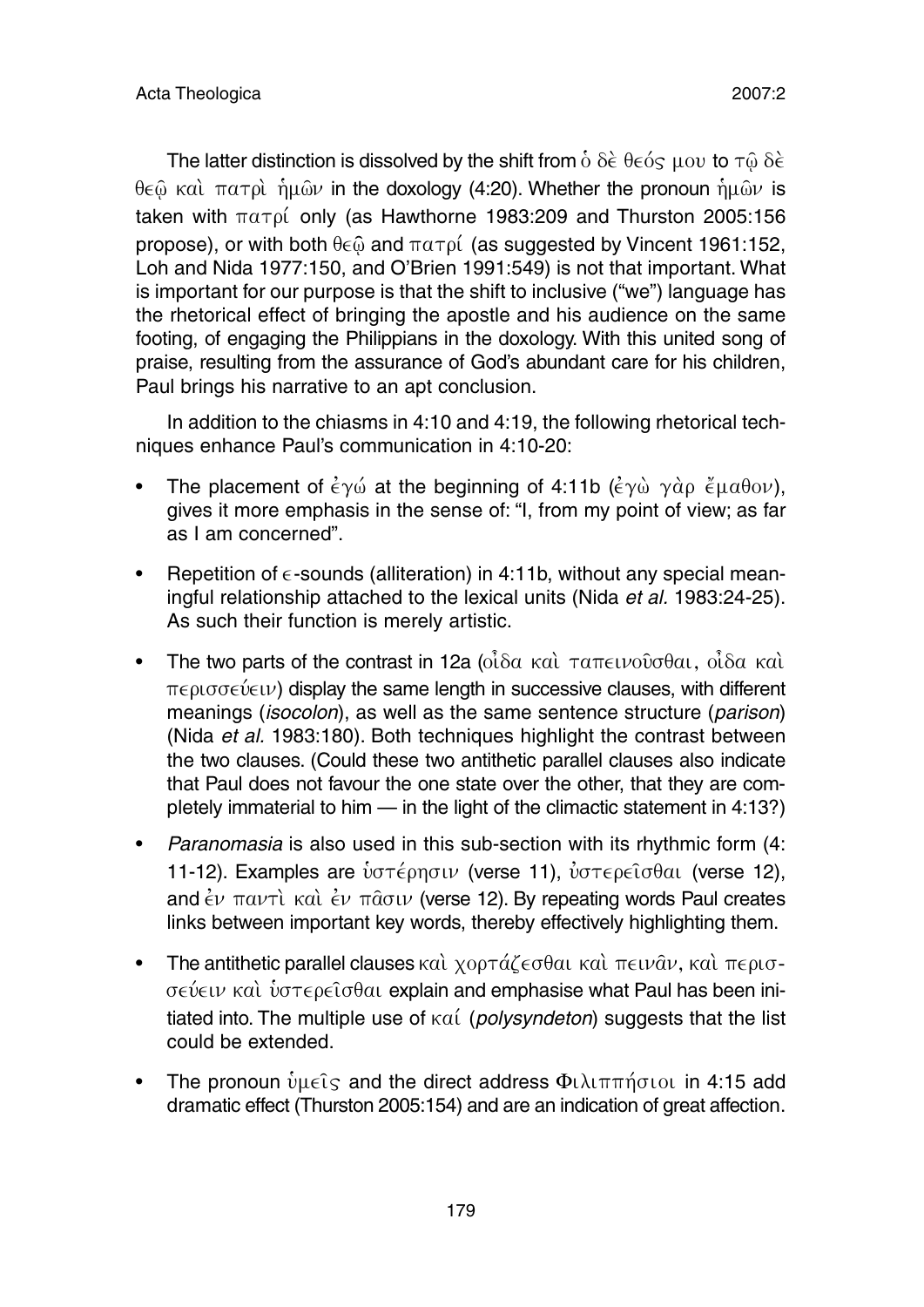- In 4:15 a parenthesis ( $\tilde{\sigma} \tau \in \tilde{\epsilon} \tilde{\epsilon} \hat{n} \lambda \theta o \nu \, d \pi \hat{o}$  Make  $\delta o \nu (\alpha \varsigma)$  is used to define the start of their co-operation in the gospel. The technique is used to enhance the effect of the statement.
- The repetition of  $\dot{\epsilon}$   $\pi \iota \tilde{\iota}$  n 4:17, describing the *correctio*, and  $\dot{\alpha} \lambda \lambda \dot{\alpha}$ . emphasising the contrast in the description, is highly effective: "I do not want the gift, I do want the fruit etc." (Lightfoot 1970:166).
- Asyndeton at the end of verse 18 ( $\delta$ σμήν εὐωδίας, θυσίαν δεκτήν,  $\epsilon \dot{v}$ άρ $\epsilon$ στον τῶ θεῶ) could be an indication that Paul is shifting to a new thought (Tolmie 2005:157). It introduces what follows in the sense that the focus shifts to God's response to their gifts. That God is the prominent figure in 4:18-20 is emphasised by the repetition of  $\tau\hat{\omega}$   $\theta \in \hat{\omega}$  at the end of verse 18 and  $\dot{\text{o}}$   $\delta \dot{\epsilon}$   $\theta \epsilon \dot{\text{o}}$  at the beginning of verse 19 — a technique known as anastrophe (Nida et al. 1983:176).

To summarise: Paul's rhetorical strategy in 4:10-20 can be described as "Strengthening the relationship with the Philippians by thanking them for their co-operation in the work of the gospel". His joy for their concern is emphasised by the qualifications  $\dot{\epsilon} \nu$  kvo  $\omega$  and  $\mu \epsilon \gamma \dot{\alpha} \lambda \omega$ s, while the chiasm at the end of verse 10 highlights the contrast between their lack of concern and their lack of opportunity.

The technique of correctio (in 4:11) is used to emphasise the fact that the supply in his need is not the motive for his joy. Within context,  $\mu \in \mathfrak{u}$  in all is to be understood as a passive and  $-$  linked to 4:13  $-$  it constitutes an argument based on divine involvement, aimed at assuring the Philippians of the source and guarantee of the apostle's contentment.

In 4:11b-12 Paul uses an argument from own experience to assure his audience of the authenticity of his contentment, while the source thereof is disclosed by the climactic statement in 4:13.

Various reminders are used to thank the Philippians for their co-operation in the work of the gospel (4:14-16). The fact that Paul and his audience share this knowledge strengthens their friendship — a friendship described metaphorically by  $\epsilon$ *is* λόγον δόσεως και λήμψεως.

In 4:17 Paul again uses correctio as a rhetorical technique to highlight the fact that his real concern is for the Philippians' progress in the faith. As in the case of the first correctio in 4:11 the statement is concluded by a climactic participial expression, indicating God's activity. These arguments based on divine involvement are used to indicate the source and guarantee of human activity.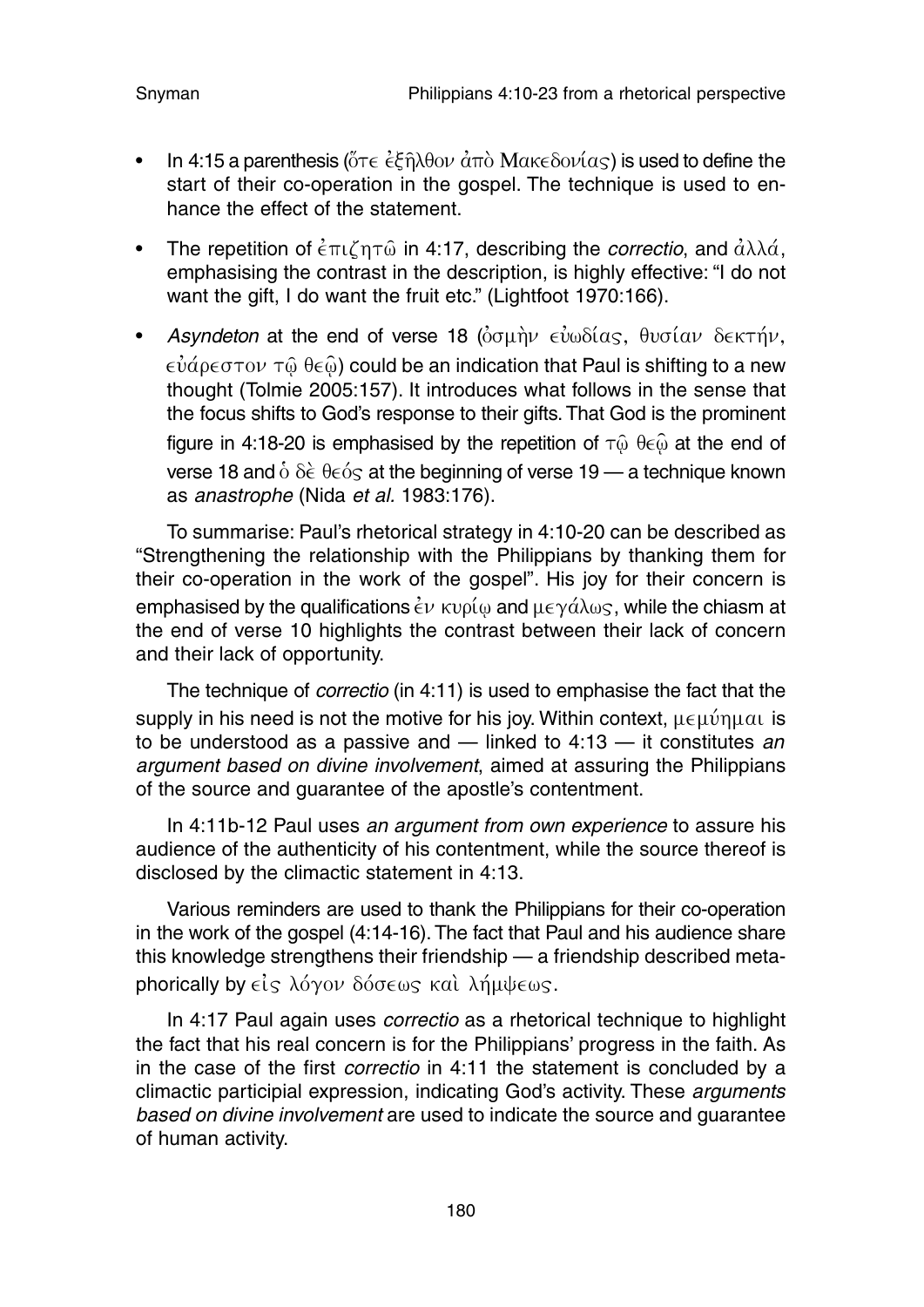By way of another climax Paul emphasises the spiritual significance of the Philippians' gifts at the end of 4:18. Asyndeton is used to introduce God's response to their gifts. In 4:19 the chiasm elucidates the relations between the prepositional phrases and justifies the interpretation of  $\dot{\epsilon}v$   $\delta\dot{\delta}\xi$ n as qualifying the mode of fulfilment. This technique focuses the attention of the Philippians more directly on the content of this important verse. Since the letter is one of friendship and reciprocity, the verb in 4:19 should be a future indicative, aimed at assuring the Philippians in an effective way that his God will, in response to their gifts, supply their very need. The pronoun  $\mu \text{ov}$ emphasises the reciprocal relationship and paves the way for the inclusive "we" in 4:20, which has the rhetorical effect of engaging the Philippians in the doxology.

Rhetorical techniques enhancing Paul's communication in 4:10-20 include alliteration, isocolon, paranomasia, polysyndeton, asyndeton and anastrophe.

### 3.3 Philippians 4:21-23: Instructing the church leaders to greet the Philippians

In 4:21 Paul changes his strategy from narrative to instruction as he concludes his letter:

Greet every saint in Christ Jesus. The brothers who are with me send you their greetings. All the saints send you greetings, especially those who belong to Caesar's household.The grace of the Lord Jesus Christ be with your spirit.

Only two issues are important for the purposes of this article. The first is that not one person in Philippi is greeted by name. This is noteworthy, since Philippians is the most intimate of Paul's letters and he often mentions people by name at the end of his letters (cf. Rom 16). The reason for omitting all names and referring to the recipients as "every saint in Christ Jesus" is most probably to avoid the impression of partiality (O'Brien 1991:552-3). As stated in the discussion on the rhetorical context of the letter (2 above), one of the aims of the letter was to urge the Philippians to be united (1:27; 2:1-4; 4:3). Since 4:21-23 is the conclusion of the letter as a whole, and not just of the immediately preceding 4:10-20, this reason seems justified.

The second issue relates to the "members of Caesar's household", who are singled out as one group among all the saints who send greetings to the Philippians. Why are they singled out? One possible answer is to furnish evidence of the progress of the gospel — even into the ranks of the imperial civil service, the heart of the Roman empire. In this way the Philippians are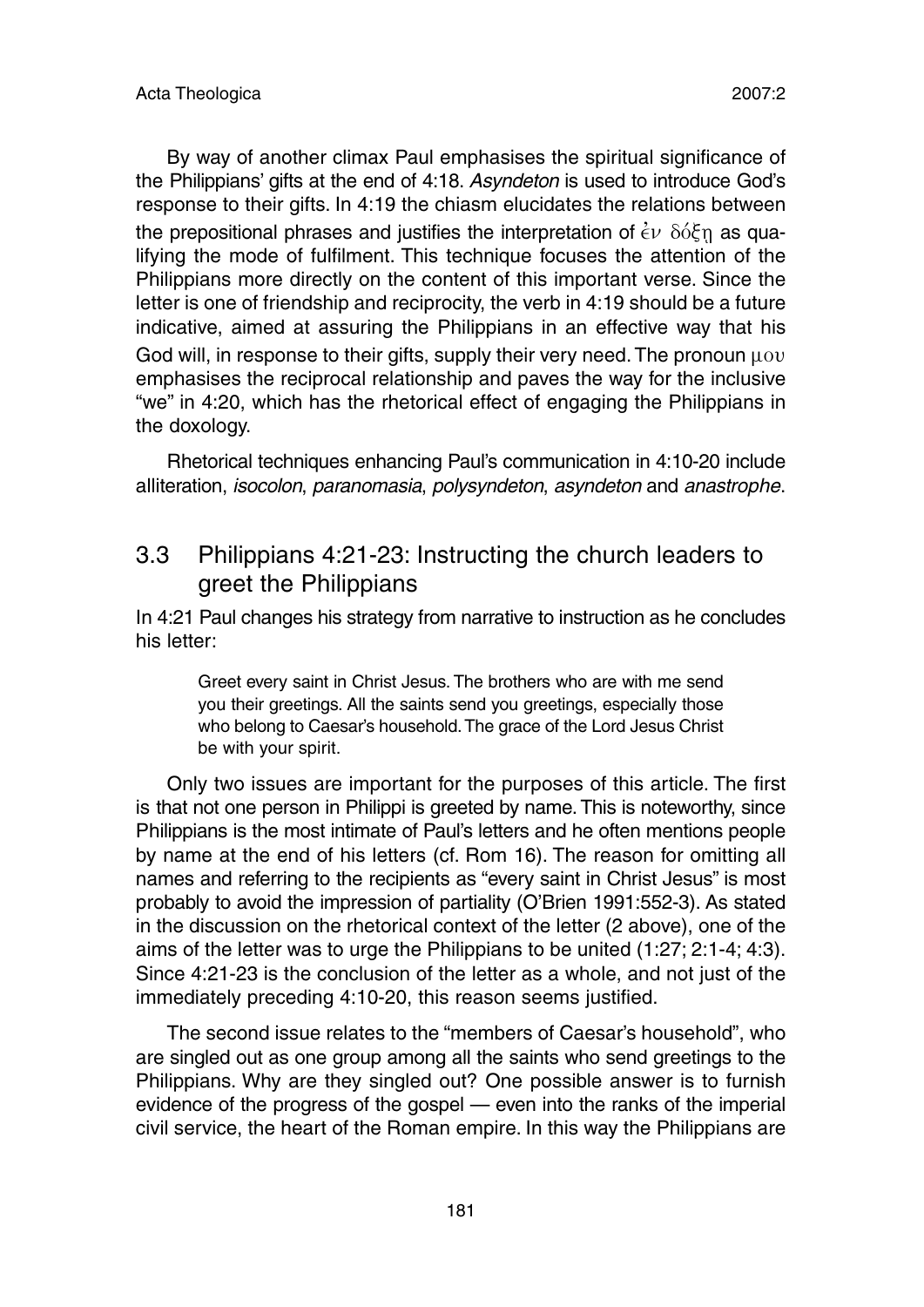assured that their co-operation in the work of the gospel is not in vain (as Hendriksen 1961:212-3; Müller 1976:155 and O'Brien 1991:55 have pointed out). Another possible answer is to encourage the Philippians to persevere in the midst of their struggle (as Fee 1995:460 proposes). The gospel which they proclaim has already penetrated Caesar's household and they could take courage that they have fellow Christians at that level, who are on their side and send them greetings. Both possible answers are supported by the rhetorical context that called forth the letter.

### 4. CONCLUSION

The aim of this article was to prove that Paul's rhetorical strategy in 4:10-23 can be reconstructed from the text itself, without forcing rhetorical categories on the letter.

This part of the letter is demarcated by rhetorical considerations and consists of two sections, namely 4:10-20 and 4:21-23. The dominant rhetorical strategy in the first section could be described as: "Strengthening their relationship by thanking them for their co-operation in the work of the gospel". In 4:21-23 Paul instructs the church leaders to greet the Philippians. In analysing his strategy, the focus was on the way in which Paul argues, on the types of arguments he uses and on rhetorical techniques that could enhance the impact of his communication. He uses the rhetorical techniques of climax, correctio and chiasm to good effect. Examples of arguments based on divine involvement, own experience and shared knowledge have been identified, while supportive techniques such as direct address, *isocolon, paranomasia*, polysyndeton, asyndeton, anastrophe and the emphatic placement of words and phrases all contribute to the impact of his communication, enabling the apostle to achieve his rhetorical objectives in this final part of the letter.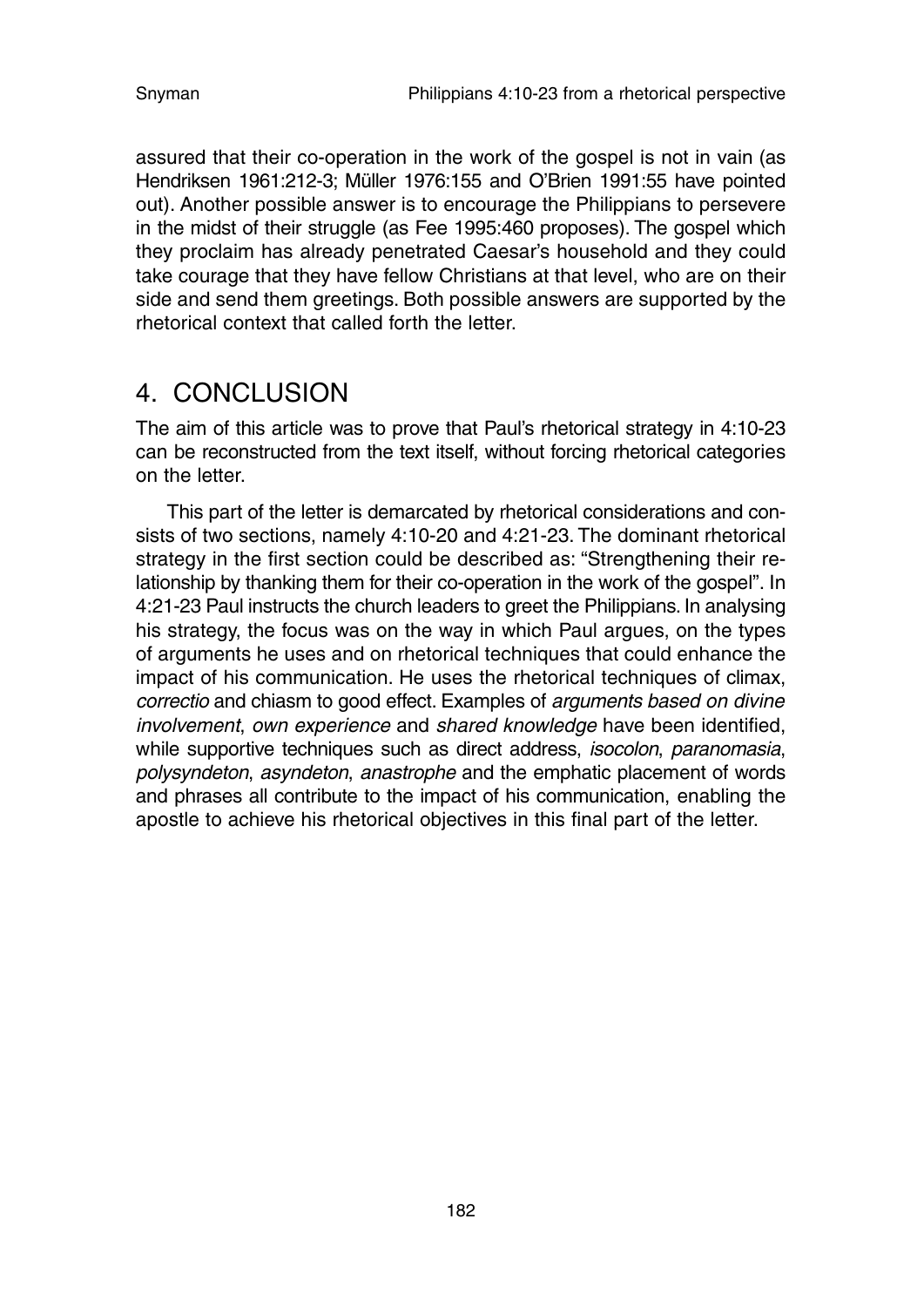### BIBLIOGRAPHY

#### ALEXANDER, L.

1995. Hellenistic letter-forms and the structure of Philippians. In S.E. Porter & C.G. Evans, The Pauline writings (Sheffield: Sheffield Academic Press), pp. 232-246.

#### ANDERSON, R.D.

2000. Glossary of Greek rhetorical terms connected to methods of argumentation, figures and tropes from Anaximenes to Quintilian. Leuven: Peeters. CBET 24.

#### BLACK, D.A.

1995. The discourse structure of Philippians: A study in textlinguistics. NT 37:16-49.

#### BLOOMQUIST, L.G.

1993. The function of suffering in Philippians. Sheffield. JSNT Sup. 78

#### BROWN, R.E.

1997. An introduction to the New Testament: Letter to the Philippians. The Anchor Bible Reference Library. New York, London, Toronto, Sydney, Auckland: Doubleday.

#### FEE, G.P.

1995. Paul's Letter to the Philippians. Michigan, Grand Rapids: W.B. Eerdmans NICNT.

#### FITZGERALD, J.T.

1996. Philippians in the light of some ancient discussions on friendship. In: J.T. Fitzgerald (ed.), Friendship, flattery, and frankness of speech: Studies on friendship in the New Testament World (Leiden: E.J. Brill, NT Sup. 82), pp. 141-160.

#### HAWTHORNE, G.F.

1983. Philippians. Waco, Texas: Word. WBC 43.

#### HENDRIKSEN, W.

1962. Philippians. Grand Rapids: Baker. NTC.

#### LIGHTFOOT, J.B.

1970. St Paul's Epistle to the Philippians. Grand Rapids: Zondervan. Reprint.

#### LOH, I.J. & NIDA, E.A.

1977. A translators handbook on Pauls' Letter to the Philippians. Stuttgart: United Bible Societies. Helps for Translators 19.

#### LOUW, J.P. & NIDA, E.A.

1988. Greek-English lexicon of the New Testament based on semantic domains. New York: United Bible Societies.

#### MARSHALL, P.

1987. Enmity in Corinth. Tübingen: Mohr Siebeck. WUNT 2/23.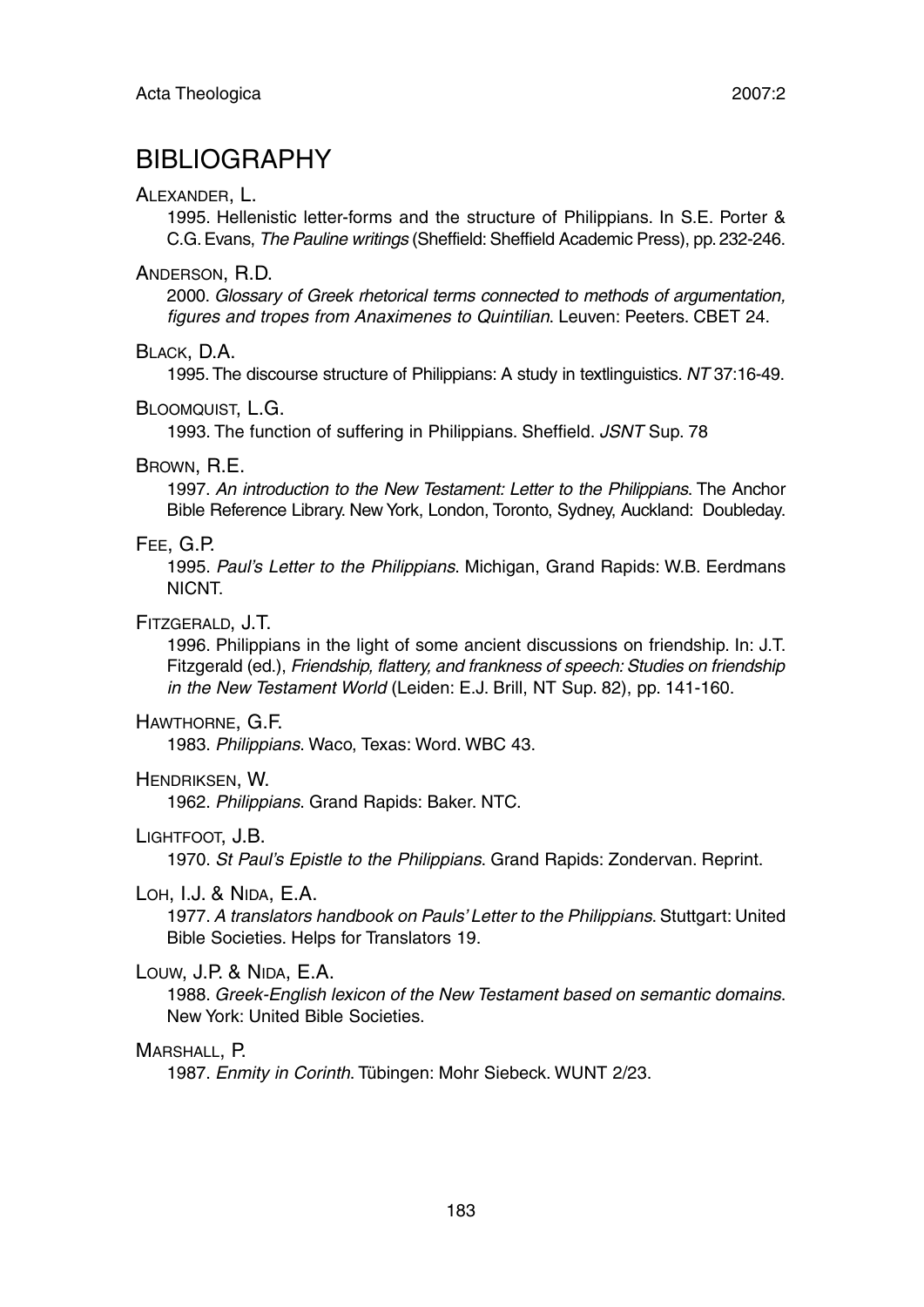#### MATTER, H.M.

1976. De Brief van Paulus aan de Philippenzen en de Brief aan Philemon. Kampen: J.H. Kok. Commentaar op het Nieuwe Testament.

#### MÜLLER, J.J.

1976. The Epistles of Paul to the Philippians and Philemon. Michigan, Grand Rapids: W.B. Eerdmans Publishing Company. NICNT.

#### NIDA, E.A., LOUW, J.P., SNYMAN, A.H. & CRONJE, J.V.W.

1983. Style and discourse. Cape Town: United Bible Societies.

#### O'BRIEN, P.T

1991. The Epistle to the Philippians. Michigan, Grand Rapids: W.B. Eerdmans.

#### OSIEK, C.

2000. Philippians. Philemon. Nashville: Abingdon Press. Abingdon New Testament Commentaries.

#### SCHENK, W.

1984. Der Philipperbrief des Paulus. Kommentar. Stuttgart: W. Kohlhammer.

#### SILVA, M.

1988. Philippians. Chicago: Moody Press. The Wycliffe Exegetical Commentary.

#### STOWERS, S.K.

1991. Friends and enemies in the politics of heaven: Reading theology in Philippians. In: J.M. Bassler (ed.), Pauline theology (Minneapolis: Fortress), pp. 105-121.

#### THURSTON, B.B. & RYAN, J.M.

2005. Philippians and Philemon. Collegeville: Liturgical Press. Sacra Pagina 10.

#### TOLMIE, D.F.

2000. Paulus se retoriese strategie in Galasiërs 1:1-10. Acta Theologica 20(2): 122-137.

2005. Persuading the Galatians. A text-centred rhetorical analysis of a Pauline letter. Tübingen: Mohr Siebeck. WUNT 2/190.

#### VINCENT, M.R.

1961. The Epistles to the Philippians and to Philemon. Edinburgh: T&T Clark. CEC.

#### WATSON, D.F.

1997. The integration of epistolary and rhetorical analysis of Philippians. In: S.E. Porter & T.H. Olbricht (eds.), The rhetorical analysis of Scripture. Essays from the 1995 London conference (Sheffield: JSOT Press, JSNT Sup. 146), pp. 398- 426.

1988. A rhetorical analysis of Philippians and its implications for the unity question. NT 30:57-88.